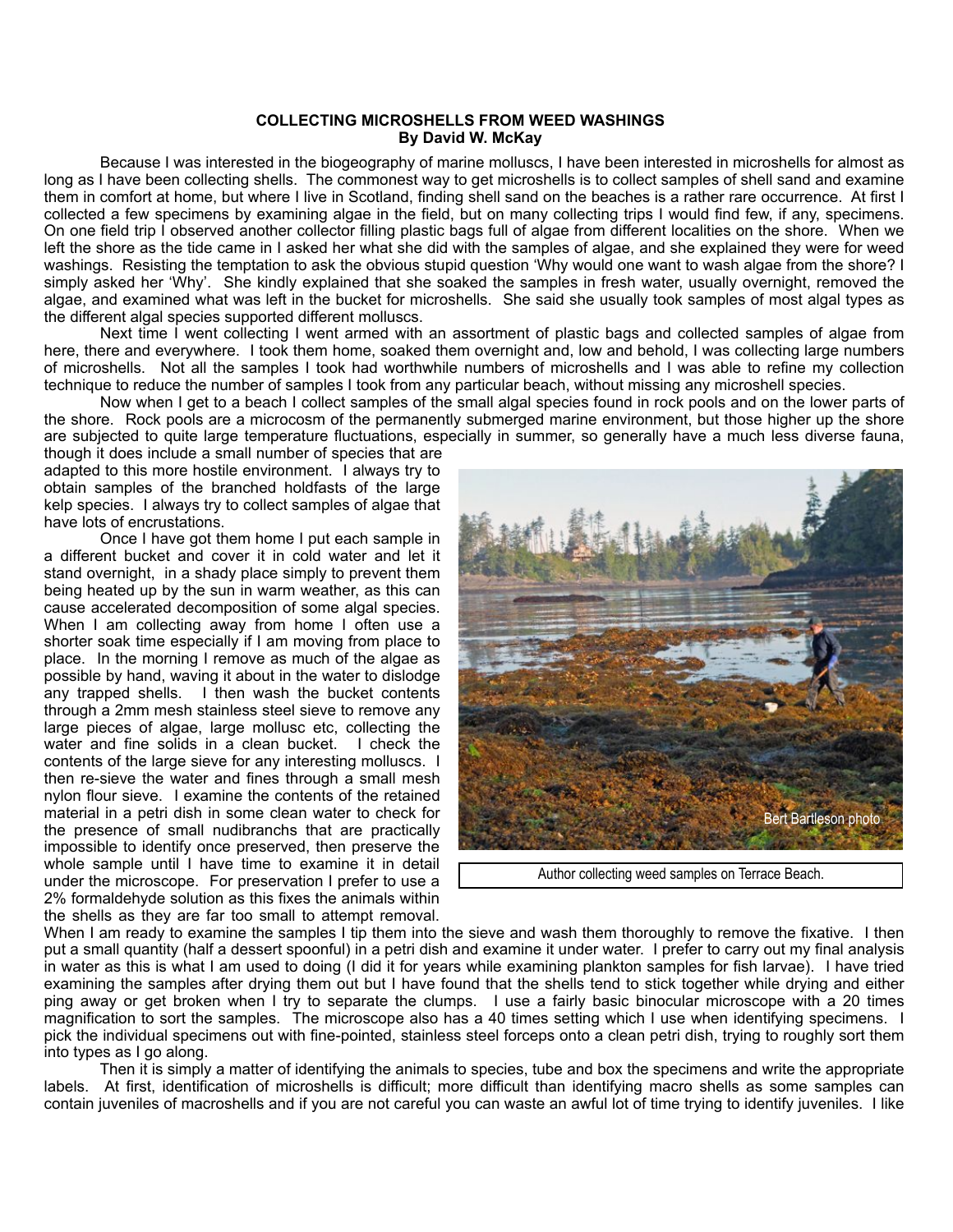to start with those species that I am familiar with, moving on to the more difficult ones. If I come to a specimen I cannot identify, I keep it and try to get assistance from other collectors.

Over the years I have expanded the fresh water soaking technique to habitats other than algae. When shore collecting I routinely collect samples on the mats of small mussels that carpet the rocks, and at sea I soak pieces of debris such as coral, discarded fishing net, etcetera. I have found that I collect many more specimens that way than I did when I simply looked at whatever had been brought up.

 I tried weed washings for the first time in North America when I was on the field trip to Port Hardy in 2011 and only had limited success, largely I think because I collected the wrong species of algae. It was also the first time I had done any



*Boonea* cf. *cincta* (Carpenter, 1864) from Little Beach

serious collecting in the Pacific Northwest and I was simply overwhelmed with the differences in the whole experience from those that I had at home. I did not do any weed washing on the field trip I did to Shannon Point as I was aware that the restrictions that apply to shell collecting in Washington State make weed washing very difficult. In 2014, however, when in Ucluelet with Bert Bartleson I was prepared to give weed washing a better try and this time I was rewarded with much more success. I collected one lot of mixed weeds from Little and Terrace Beaches. All the weeds came from the small algae covering the stones on the lower part of the shore. The lack of buckets prevented me looking at individual weed types or collecting samples from tide pools. I got 23 species from the weeds I collected on Little Beach and 12 from those on Terrace Beach. I

identified as many of the species that I could myself but for some I had neither the expertise nor access to appropriate reference material, so I use my tried and tested method of asking someone else. I sent examples of most species to Linda Schroeder who confirmed most of my identifications and arranged for others to be identified by other experts. There was a degree of duplication of species but I

was still very pleased with what I collected. A detailed list of species is given in Table 1.

 I do not want to appear to want 'to teach my Granny how to suck eggs', but I believe that passing on collection tips to others enhances our knowledge of molluscs. I have been very impressed by what I have heard of the scrapings technique being used by Bill Merrilees and look forward to trying it during my



*Eulithidium pulloides* (Carpenter,1865) found on Terrace Beach and Little Beach.

shore collecting in 2015. In my experience, going to familiar places with novel collecting techniques almost always produces interesting finds.

| Table 1 - Mollusc species from Ucluelet                                                                                                                                                                                                                                                                                                                                                                                                                                                                                                                                                                                                                  |                                                    | Lasaea adansoni (Gmelin, 1791)                                                                                                                                                                                                                                                                                                                                                                                                                                                                                                                                                                 |                  |
|----------------------------------------------------------------------------------------------------------------------------------------------------------------------------------------------------------------------------------------------------------------------------------------------------------------------------------------------------------------------------------------------------------------------------------------------------------------------------------------------------------------------------------------------------------------------------------------------------------------------------------------------------------|----------------------------------------------------|------------------------------------------------------------------------------------------------------------------------------------------------------------------------------------------------------------------------------------------------------------------------------------------------------------------------------------------------------------------------------------------------------------------------------------------------------------------------------------------------------------------------------------------------------------------------------------------------|------------------|
| Little Beach<br>Eulithidium pulloides (Carpenter, 1865)                                                                                                                                                                                                                                                                                                                                                                                                                                                                                                                                                                                                  | 13 live $+2$ dead                                  | Nutricola tantilla (Gould, 1853)<br>Nutricola lordi (W.Baird, 1863)<br>Hiatella arctica (Linnaeus, 1767)                                                                                                                                                                                                                                                                                                                                                                                                                                                                                       | 2 live $+1$ dead |
| Margarites pupillus (Gould, 1849)<br>Lirularia lirulata (Carpenter, 1864)                                                                                                                                                                                                                                                                                                                                                                                                                                                                                                                                                                                | 5                                                  | Terrace Beach                                                                                                                                                                                                                                                                                                                                                                                                                                                                                                                                                                                  |                  |
| Lacuna variegata Carpenter, 1864<br>Lacuna vincta (Montagu, 1803)<br>Littorina sitkana Philippi, 1846<br>Onoba carpenteri (Weinkauff, 1885)<br>Barleeia acuta (Carpenter, 1864)<br>Neostylidium eschrichtii (Middendorff, 1849)<br>Lirobittium attenuatum (Carpenter, 1864)<br>Bittium vancouverense (Dall & Bartsch, 1910)<br>Lamellaria diegoensis Dall, 1885<br>Alia carinata (Hinds, 1844)<br>Granulina margaritula (Carpenter, 1857)<br>Ocinebrina interfossa (Carpenter, 1864)<br>Unidentified Neogastropod<br>Haminoea vesicula Gould, 1855<br>Brachystomia angularis (Dall & Bartsh, 1907)<br>Boonea cf. cincta (Carpenter, 1864)<br>Musculus sp | $20+$<br>$100+$<br>11<br>fragment<br>21<br>22<br>3 | Eulithidium pulloides (Carpenter, 1865)<br>Lacuna variegata Carpenter, 1864<br>Lacuna vincta (Montagu, 1803)<br>Onoba carpenteri (Weinkauff, 1885)<br>Barleeia acuta (Carpenter, 1864)<br>Lamellaria diegoensis Dall, 1885<br>Alia carinata (Hinds, 1844)<br>Granulina margaritula (Carpenter, 1857)<br>Rissoella opalina *<br>Evalea tenuisculpta (Carpenter, 1864)<br>Lasaea adansoni (Gmelin, 1791)<br>Small unidentified bivalve<br>* Neither of the books I have available on NE Pacific<br>seashells give any info on Rissoella, but it looks like<br>the Rissoella we have in Scotland. | 10<br>2<br>18    |